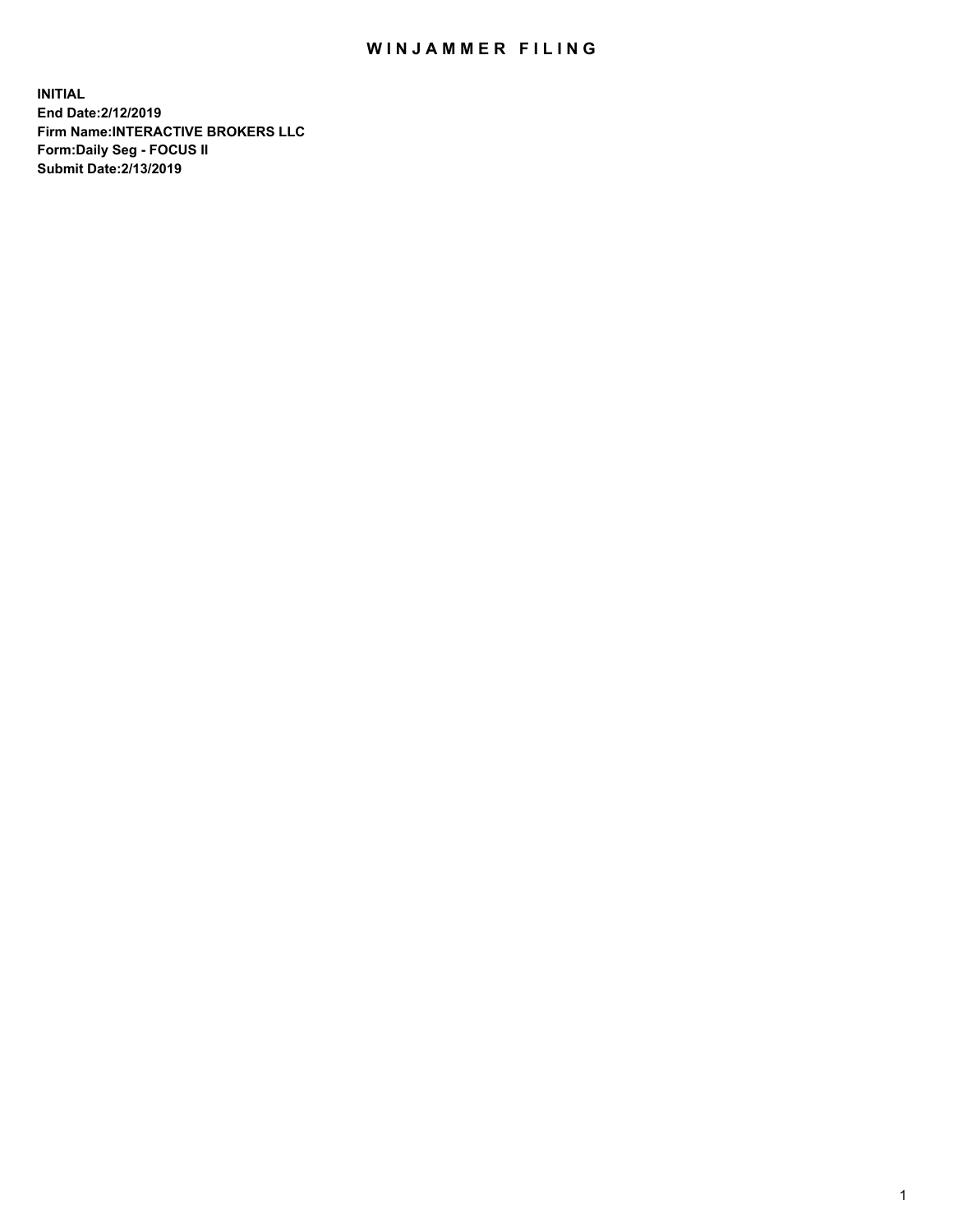**INITIAL End Date:2/12/2019 Firm Name:INTERACTIVE BROKERS LLC Form:Daily Seg - FOCUS II Submit Date:2/13/2019 Daily Segregation - Cover Page**

| Name of Company                                                                                                                                                                                                                                                                                                                | <b>INTERACTIVE BROKERS LLC</b>                                                                  |
|--------------------------------------------------------------------------------------------------------------------------------------------------------------------------------------------------------------------------------------------------------------------------------------------------------------------------------|-------------------------------------------------------------------------------------------------|
| <b>Contact Name</b>                                                                                                                                                                                                                                                                                                            | James Menicucci                                                                                 |
| <b>Contact Phone Number</b>                                                                                                                                                                                                                                                                                                    | 203-618-8085                                                                                    |
| <b>Contact Email Address</b>                                                                                                                                                                                                                                                                                                   | jmenicucci@interactivebrokers.c<br>om                                                           |
| FCM's Customer Segregated Funds Residual Interest Target (choose one):<br>a. Minimum dollar amount: ; or<br>b. Minimum percentage of customer segregated funds required:% ; or<br>c. Dollar amount range between: and; or<br>d. Percentage range of customer segregated funds required between:% and%.                         | $\overline{\mathbf{0}}$<br>$\overline{\mathbf{0}}$<br>155,000,000 245,000,000<br>0 <sub>0</sub> |
| FCM's Customer Secured Amount Funds Residual Interest Target (choose one):<br>a. Minimum dollar amount: ; or<br>b. Minimum percentage of customer secured funds required:% ; or<br>c. Dollar amount range between: and; or<br>d. Percentage range of customer secured funds required between:% and%.                           | $\overline{\mathbf{0}}$<br>0<br>80,000,000 120,000,000<br>0 <sub>0</sub>                        |
| FCM's Cleared Swaps Customer Collateral Residual Interest Target (choose one):<br>a. Minimum dollar amount: ; or<br>b. Minimum percentage of cleared swaps customer collateral required:% ; or<br>c. Dollar amount range between: and; or<br>d. Percentage range of cleared swaps customer collateral required between:% and%. | $\overline{\mathbf{0}}$<br><u>0</u><br>$\underline{0}$ $\underline{0}$<br>00                    |

Attach supporting documents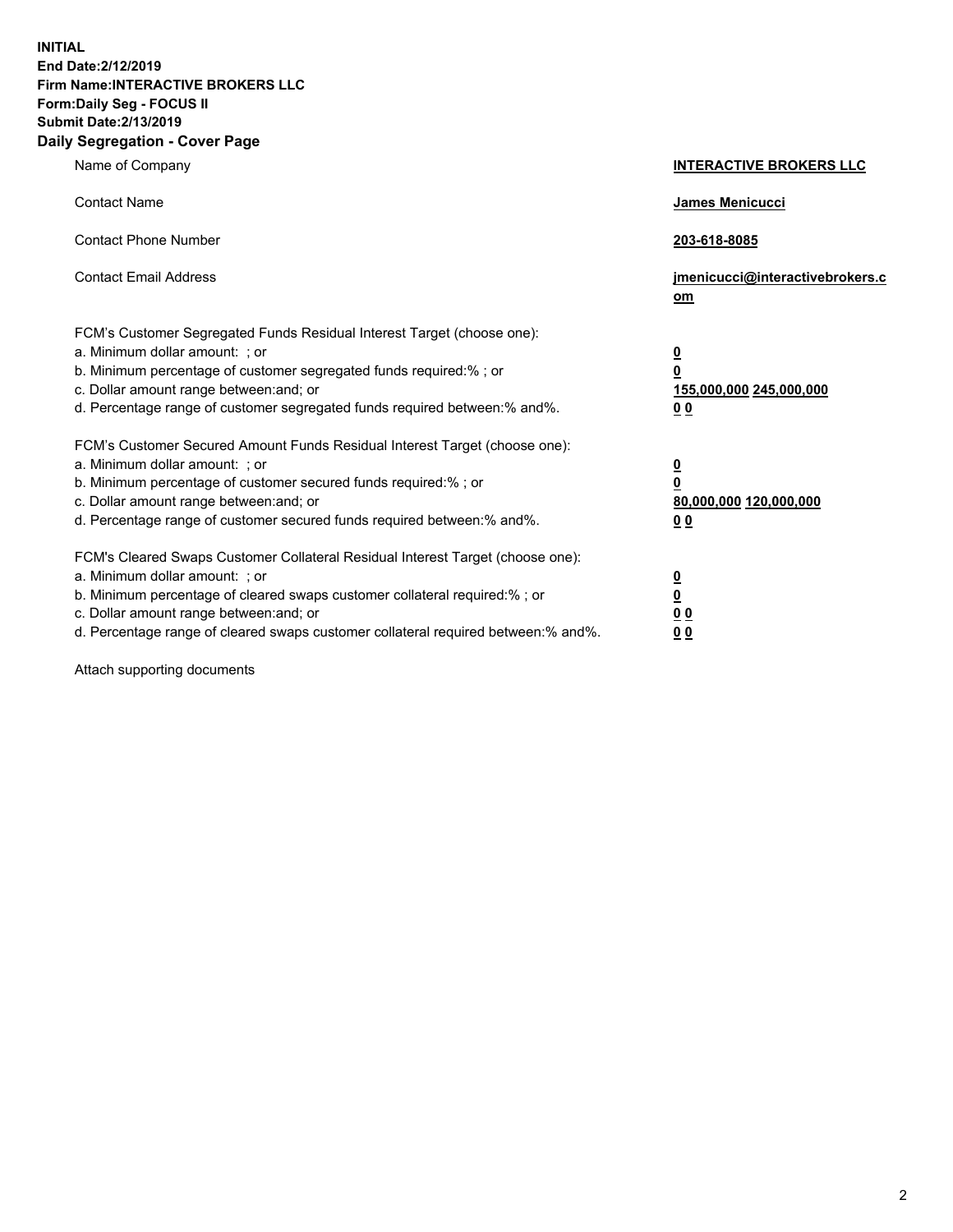## **INITIAL End Date:2/12/2019 Firm Name:INTERACTIVE BROKERS LLC Form:Daily Seg - FOCUS II Submit Date:2/13/2019 Daily Segregation - Secured Amounts**

|                | Dany Segregation - Secured Announts                                                                        |                                  |
|----------------|------------------------------------------------------------------------------------------------------------|----------------------------------|
|                | Foreign Futures and Foreign Options Secured Amounts                                                        |                                  |
|                | Amount required to be set aside pursuant to law, rule or regulation of a foreign                           | $0$ [7305]                       |
|                | government or a rule of a self-regulatory organization authorized thereunder                               |                                  |
| $\mathbf{1}$ . | Net ledger balance - Foreign Futures and Foreign Option Trading - All Customers                            |                                  |
|                | A. Cash                                                                                                    | 425,402,090 [7315]               |
|                | B. Securities (at market)                                                                                  | $0$ [7317]                       |
| 2.             | Net unrealized profit (loss) in open futures contracts traded on a foreign board of trade                  | 1,109,708 [7325]                 |
| 3.             | Exchange traded options                                                                                    |                                  |
|                | a. Market value of open option contracts purchased on a foreign board of trade                             | 113,208 [7335]                   |
|                | b. Market value of open contracts granted (sold) on a foreign board of trade                               | -37,220 [7337]                   |
| 4.             | Net equity (deficit) (add lines 1. 2. and 3.)                                                              | 426,587,786 [7345]               |
| 5.             | Account liquidating to a deficit and account with a debit balances - gross amount                          | 4,988 [7351]                     |
|                | Less: amount offset by customer owned securities                                                           | 0 [7352] 4,988 [7354]            |
| 6.             | Amount required to be set aside as the secured amount - Net Liquidating Equity                             | 426,592,774 [7355]               |
| 7.             | Method (add lines 4 and 5)                                                                                 |                                  |
|                | Greater of amount required to be set aside pursuant to foreign jurisdiction (above) or line<br>6.          | 426,592,774 [7360]               |
|                | FUNDS DEPOSITED IN SEPARATE REGULATION 30.7 ACCOUNTS                                                       |                                  |
| 1.             | Cash in banks                                                                                              |                                  |
|                | A. Banks located in the United States                                                                      | 49,358,523 [7500]                |
|                | B. Other banks qualified under Regulation 30.7                                                             | 0 [7520] 49,358,523 [7530]       |
| 2.             | <b>Securities</b>                                                                                          |                                  |
|                | A. In safekeeping with banks located in the United States                                                  | 411,481,878 [7540]               |
|                | B. In safekeeping with other banks qualified under Regulation 30.7                                         | 0 [7560] 411,481,878 [7570]      |
| 3.             | Equities with registered futures commission merchants                                                      |                                  |
|                | A. Cash                                                                                                    | $0$ [7580]                       |
|                | <b>B.</b> Securities                                                                                       | $0$ [7590]                       |
|                | C. Unrealized gain (loss) on open futures contracts                                                        | $0$ [7600]                       |
|                | D. Value of long option contracts                                                                          | $0$ [7610]                       |
|                | E. Value of short option contracts                                                                         | 0 [7615] 0 [7620]                |
| 4.             | Amounts held by clearing organizations of foreign boards of trade                                          |                                  |
|                | A. Cash                                                                                                    | $0$ [7640]                       |
|                | <b>B.</b> Securities                                                                                       | $0$ [7650]                       |
|                | C. Amount due to (from) clearing organization - daily variation                                            | $0$ [7660]                       |
|                | D. Value of long option contracts                                                                          | $0$ [7670]                       |
|                | E. Value of short option contracts                                                                         | 0 [7675] 0 [7680]                |
| 5.             | Amounts held by members of foreign boards of trade                                                         |                                  |
|                | A. Cash                                                                                                    | 86,115,696 [7700]                |
|                | <b>B.</b> Securities                                                                                       | $0$ [7710]                       |
|                | C. Unrealized gain (loss) on open futures contracts                                                        | -191,099 [7720]                  |
|                | D. Value of long option contracts                                                                          | 113,208 [7730]                   |
|                | E. Value of short option contracts                                                                         | -37,220 [7735] 86,000,585 [7740] |
| 6.<br>7.       | Amounts with other depositories designated by a foreign board of trade                                     | 0 [7760]                         |
| 8.             | Segregated funds on hand                                                                                   | $0$ [7765]                       |
| 9.             | Total funds in separate section 30.7 accounts                                                              | 546,840,986 [7770]               |
|                | Excess (deficiency) Set Aside for Secured Amount (subtract line 7 Secured Statement<br>Page 1 from Line 8) | 120,248,212 [7380]               |
| 10.            | Management Target Amount for Excess funds in separate section 30.7 accounts                                | 80,000,000 [7780]                |
| 11.            | Excess (deficiency) funds in separate 30.7 accounts over (under) Management Target                         | 40,248,212 [7785]                |
|                |                                                                                                            |                                  |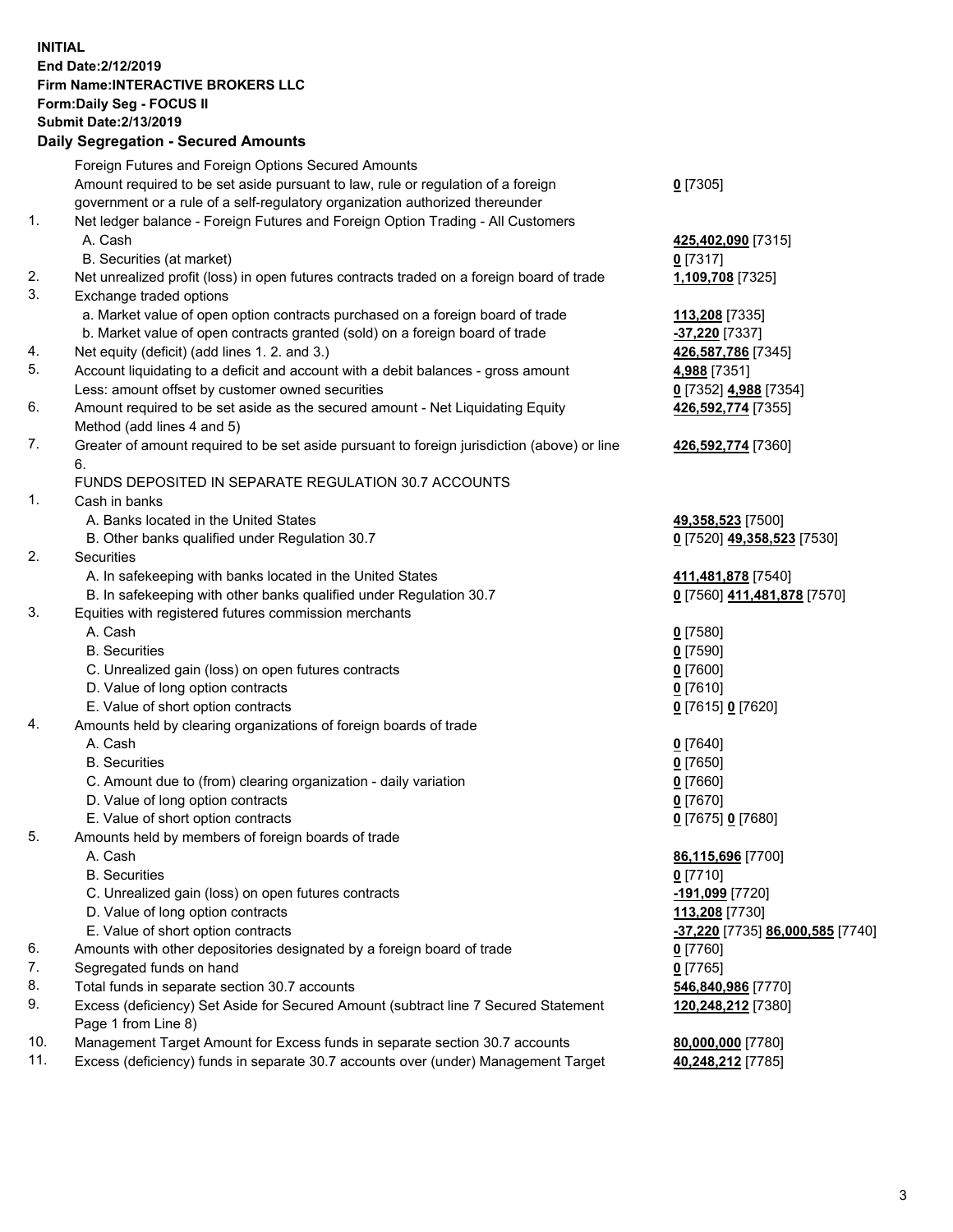**INITIAL End Date:2/12/2019 Firm Name:INTERACTIVE BROKERS LLC Form:Daily Seg - FOCUS II Submit Date:2/13/2019 Daily Segregation - Segregation Statement** SEGREGATION REQUIREMENTS(Section 4d(2) of the CEAct) 1. Net ledger balance A. Cash **3,955,753,546** [7010] B. Securities (at market) **0** [7020] 2. Net unrealized profit (loss) in open futures contracts traded on a contract market **-154,450,788** [7030] 3. Exchange traded options A. Add market value of open option contracts purchased on a contract market **341,576,781** [7032] B. Deduct market value of open option contracts granted (sold) on a contract market **-351,279,413** [7033] 4. Net equity (deficit) (add lines 1, 2 and 3) **3,791,600,126** [7040] 5. Accounts liquidating to a deficit and accounts with debit balances - gross amount **1,246,295** [7045] Less: amount offset by customer securities **0** [7047] **1,246,295** [7050] 6. Amount required to be segregated (add lines 4 and 5) **3,792,846,421** [7060] FUNDS IN SEGREGATED ACCOUNTS 7. Deposited in segregated funds bank accounts A. Cash **423,976,160** [7070] B. Securities representing investments of customers' funds (at market) **2,354,748,475** [7080] C. Securities held for particular customers or option customers in lieu of cash (at market) **0** [7090] 8. Margins on deposit with derivatives clearing organizations of contract markets A. Cash **3,601,873** [7100] B. Securities representing investments of customers' funds (at market) **1,259,098,374** [7110] C. Securities held for particular customers or option customers in lieu of cash (at market) **0** [7120] 9. Net settlement from (to) derivatives clearing organizations of contract markets **-1,846,216** [7130] 10. Exchange traded options A. Value of open long option contracts **341,575,726** [7132] B. Value of open short option contracts **-351,303,099** [7133] 11. Net equities with other FCMs A. Net liquidating equity **0** [7140] B. Securities representing investments of customers' funds (at market) **0** [7160] C. Securities held for particular customers or option customers in lieu of cash (at market) **0** [7170] 12. Segregated funds on hand **0** [7150] 13. Total amount in segregation (add lines 7 through 12) **4,029,851,293** [7180] 14. Excess (deficiency) funds in segregation (subtract line 6 from line 13) **237,004,872** [7190] 15. Management Target Amount for Excess funds in segregation **155,000,000** [7194]

16. Excess (deficiency) funds in segregation over (under) Management Target Amount Excess

**82,004,872** [7198]